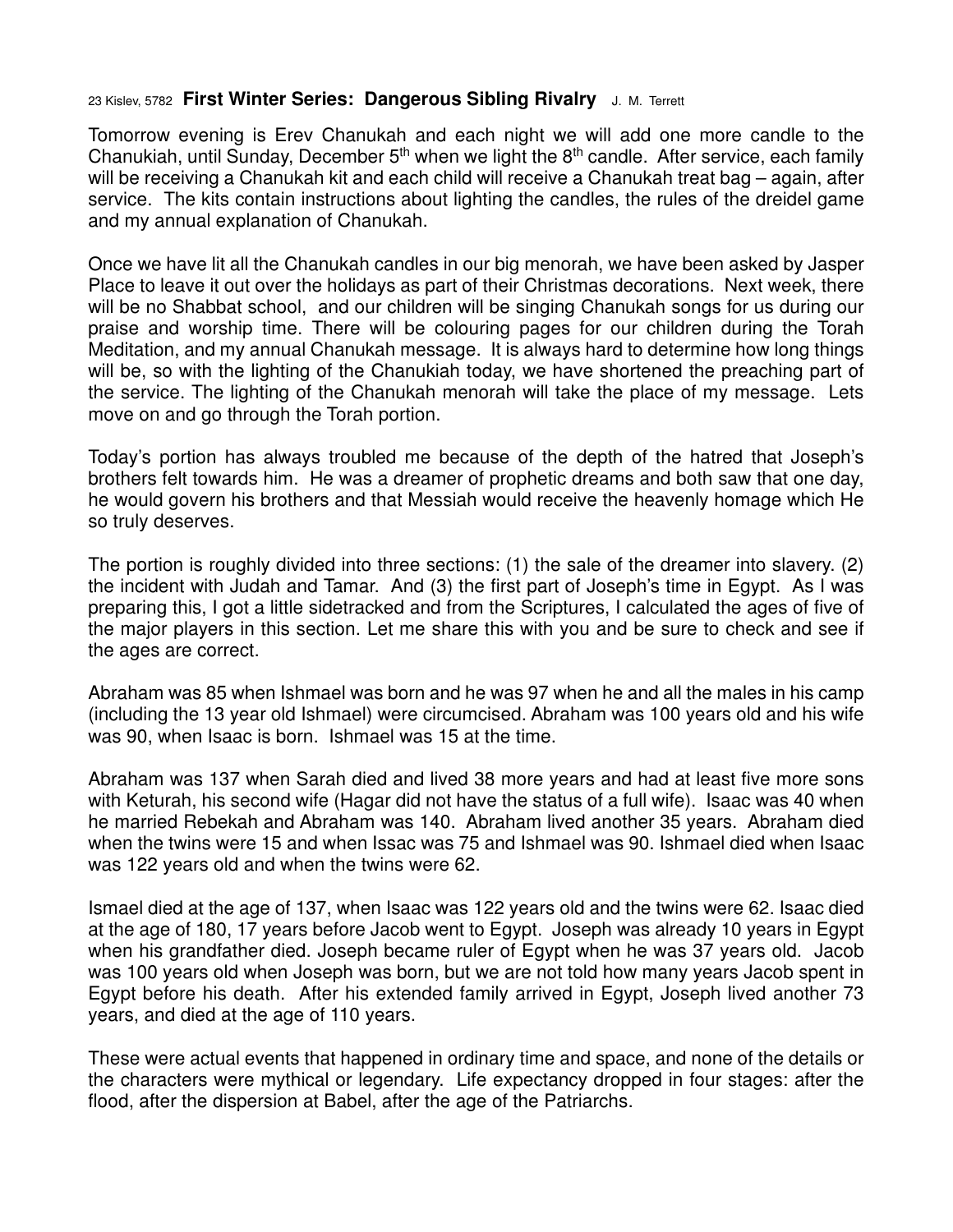It continued to shorten until people could expect a 70 year life span. There have always been people who have lived long lives but the great ages people lived to before the flood is not something we can hope to achieve, even in our modern world.

It is only in our lifetime that life expectancy is beginning to lengthen again and three things have contributed to this rise. When people from formerly closed gene intermarry, their live span lengthens. The rise of modern medicines has meant that fewer people succumb to diseases that once ravaged our planet. Also, better nutrition and improved hygiene has also meant that we live better, longer lives

We are not told how old Jacob was when most of his sons were born, nor how old he was when he died. The Bible is full of limited genealogies and we have to accept the fact, that it is not always possible to assign exact dates to the events which occurred.

At the beginning of the section we are introduced to Joseph, who was his dad's favourite and he exercises a prophetic ministry which was not well received by this brothers. He is told that one day the second youngest would dominate over all his elder brothers.

Because of his dreams, when he is sent to see how his brothers were doing, they seize him and plan to kill him – and they say, let us then see what will come of his dreams. Instead of killing Joseph, at Ruben's suggestion, they just throw him into a pit. They sit down to eat their midday meal, and Ruben is not with them at this point. At Judah's suggestion he is sold to some Ishmaelites (also called Midianites). He is then sold as a slave in Egypt.

While this may seem a harsh treatment, it did place him safely out of his brothers' reach. Ruben reveals his intention to have restored Joseph to Jacob and maybe return to his father's favour. When this is no longer possible, He joins with his brothers as they soak Joseph's coat in animal blood and tell their father that he has been devoured by a wild animal. Jacob is inconsolable.

Now we deal with another disturbing event which likely occurs while Joseph is in Egypt. Judah separates himself from his brothers and marries a Canaanite woman who bears him three sons. G-d brings about the death of the first born because he was evil and Judah wants son number two to perform a Levirate marriage, where he would have relations with his brother's widow, until she brought forth a son to replace her dead husband. After this, she would raise her son under the protection of his father, but would not become part of his family. Her son would be considered the first born, even though the second born was his father.

The second born refused to comply and was also killed. Their mother dies and, rather than risk his only remaining son, Judah tells the widow, Tamar, to return and live in her father's home until the youngest son was old enough to marry. Later, she learns that the youngest son has married and it looked like no one in the family would be willing to perform their levirate obligation.

To remedy the situation, Tamar dresses up like a prostitute and sits by a road she knew that Judah would use. At that time, prostitutes covered their faces with a veil so that no one would know their true identity. As Judah passes, he stops and asks her her price. They agree on a goat. He leaves his signet ring, his cord and his walking stick as a guarantee that he would send the agreed upon price.

When he tries to send the goat, she has disappeared and the people are quite shocked when he asked if there was a prostitute in their community. He feels that the three items he left are